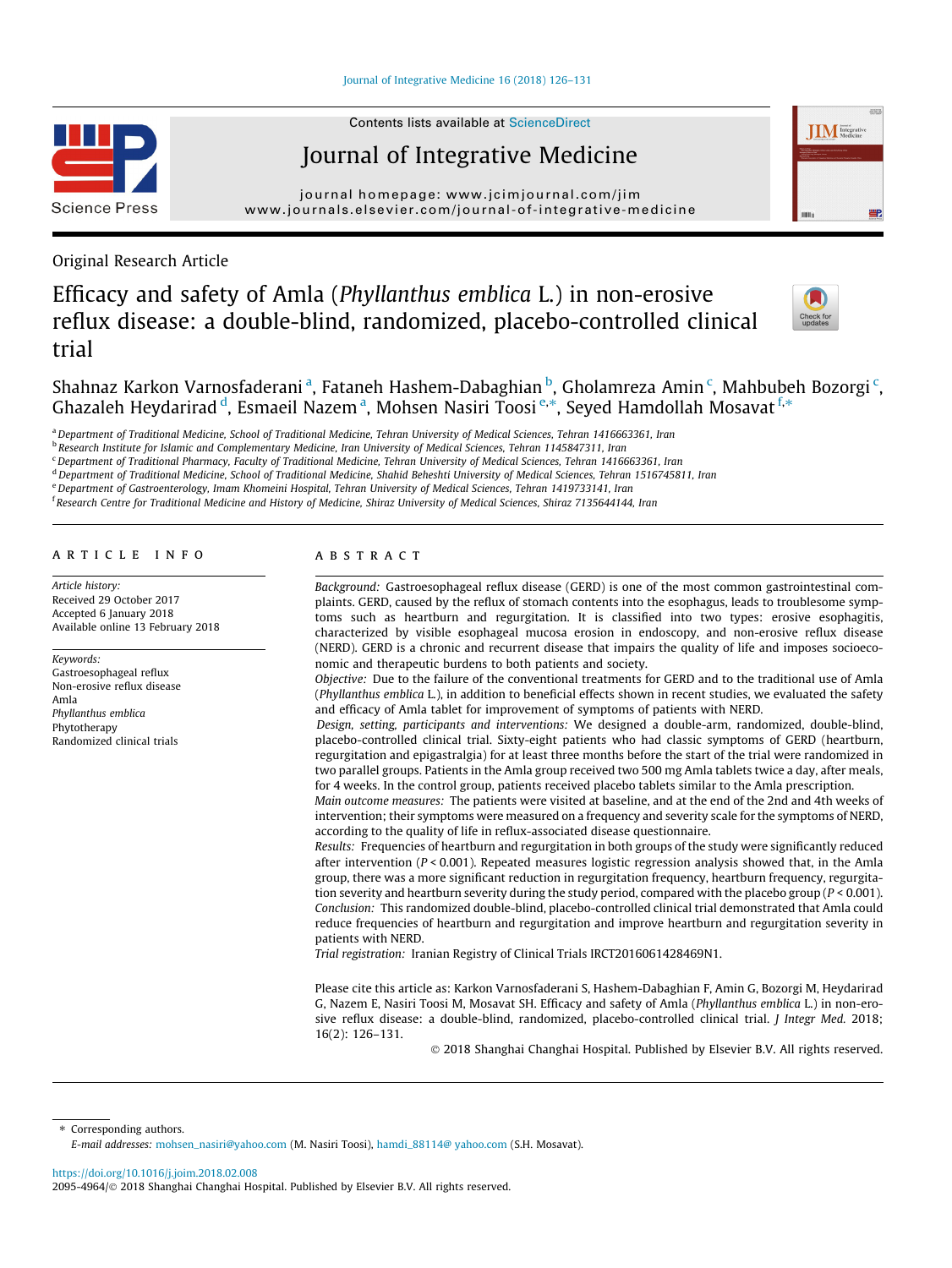#### 1. Introduction

Gastroesophageal reflux disease (GERD) is one of the most common gastrointestinal complaints [\[1\].](#page-4-0) GERD, caused by the reflux of stomach contents into the esophagus, leads to troublesome symptoms such as heartburn and regurgitation [\[2\]](#page-4-0). Based on the esophageal mucosa appearance in upper endoscopy, the disease is classified into two types: (1) erosive esophagitis, characterized by visible esophageal mucosa erosion in endoscopy; (2) nonerosive reflux disease (NERD), characterized by the presence of GERD symptoms without visible esophageal mucosal erosions [\[3\].](#page-4-0)

Approximately 30% of the population in Western countries and nearby 20% of Iranian people suffers from this disease [\[4\]](#page-4-0). GERD is a chronic and recurrent disease that impairs the quality of life and imposes socioeconomic and therapeutic burdens to both patients and society [\[5\]](#page-4-0).

Different therapeutic strategies are used to relieve the symptoms of these patients, such as lifestyle and dietary modification and acid suppression  $[6]$ . However, using acid suppressive drugs, such as histamine 2 receptor antagonists (H2 blocker) and proton pump inhibitors (PPIs), has not been able to completely eliminate symptoms. Previous studies reported that about two-thirds of patients with NERD, and nearly all patients with erosive esophagitis, relapse when acid suppression is discontinued [\[7\]](#page-4-0). Moreover, long-term consumption of gastric acid suppressants causes complications such as gastric atrophy, impaired vitamin B and iron absorption, enteric infections, osteoporosis, myopathy, acute interstitial nephritis, colon or gastric malignancies and acute coronary syndromes [\[8,9\].](#page-4-0)

Due to the failure of the conventional treatments for chronic diseases, an increasing interest in the use of herbal medicine has arisen [\[10–16\].](#page-4-0) Therefore, an evidence-based approach for the scientific evaluation of herbal medicines is needed  $[17-19]$ . Amla, or Indian gooseberry (Phyllanthus emblica L.), is one of the most widely used medicinal plants in Eastern countries, especially in Iran and India. In traditional Persian medicine and Ayurvedic medicine, this herb is used to treat many diseases, including reflux and regurgitation [\[20–22\].](#page-4-0) For example, Rhazes (865–925 CE) [\[23\],](#page-4-0) Haly Abbas (949–982 CE) [\[14\],](#page-4-0) and Avicenna (980–1037 CE) [\[24\]](#page-4-0) discussed its different medicinal uses, including treating gastrointestinal diseases [\[25,26\].](#page-4-0) Amla contains high concentrations of ascorbic acid, phenols and tannins, such as gallic acid and flavonoids. An animal experimental study reported that Amla extract possesses antisecretory, antiulcer, and cytoprotective components [\[27\].](#page-4-0) Additionally, histopathological studies confirmed the beneficial roles of Amla against ethanol-induced liver injury in rats [\[28\].](#page-4-0)

Due to Amla's traditional uses, in addition to beneficial effects demonstrated in recent studies, we designed a double-armed, randomized, controlled clinical trial to evaluate the safety and efficacy of Amla tablets for improvement of symptoms of patients with NERD.

#### 2. Materials and methods

### 2.1. Trial design

In this double-arm, randomized, double-blind, placebocontrolled clinical trial, we evaluated the effect of Amla (P. emblica L.) tablet on the frequency and severity of the symptoms of NERD. No changes occurred to methods after trial commencement.

#### 2.2. Participants

Study participants were men and women aged 16 to 80 years, who had classic symptoms of GERD (heartburn, regurgitation and epigastralgia) for at least three months before the start of the trial. Diagnosis was carried out by a gastroenterologist, based on clinical symptoms and endoscopic findings [\[29\]](#page-4-0). This study was conducted in Imam Khomeini Hospital and Khark Traditional Medicine Clinic, affiliated to the School of Traditional Medicine, Tehran University of Medical Sciences, Tehran, Iran, from July 2016 to April 2017. All patients provided informed consent prior to participation.

Exclusion criteria were erosive esophagitis in endoscopy, positive occult blood test, smoking, ongoing alcohol user, pregnancy, lactation, any digestive disorder which required new treatment protocols, significant surgical or medical disorders, or history of using PPIs within 10 days of the initiation of the trial or using H2 blockers within 2 weeks of the initiation of the trial.

#### 2.3. Intervention

After diagnosis of NERD by a gastroenterologist via endoscopic assessment, all patients were asked to follow a life style modification for two weeks. Then, patients who experienced improvement of symptoms in response to the lifestyle changes were not included in the study. The remaining eligible patients who had signed the informed consent form were divided into two groups. Patients were randomly assigned to receive either Amla tablets as the intervention group, or placebo tablets as the control group. Patients in the Amla group received two 500 mg Amla tablets twice a day, after meals, for 4 weeks. The selected dose for the Amla tablet was adjusted to 2 g/day based on the previous experimental study [\[30\].](#page-4-0) In the control group, patients received placebo tablets similar to the Amla prescription. Participants who took less than 70% of prescribed tablets during the trial were considered to have drug intolerance. The patients were visited at baseline, and after 2 and 4 weeks of the study period; their symptoms were measured in terms of frequency and severity on a scale for the symptoms of NERD, according to the quality of life in reflux-associated disease (QOLRAD) questionnaire [\[31\]](#page-4-0).

#### 2.4. Preparation of drugs

The dry fruits of Amla (without stone) were purchased from the herbal market in Tehran, Iran. They were authenticated by a botanist, and a voucher specimen (Voucher number: PMP-1611) was stored at the Herbarium of the Faculty of Pharmacy, Tehran University of Medicinal Sciences, Tehran, Iran. The fruits were completely ground. The resulting powder was disinfected by microwave in three one-minute steps, and was then passed through the 60 mesh (250  $\mu$ m) sieve. Tablets weighing 500 mg were prepared using a tablet press machine with the sieve powder. Fruit powder was analyzed for gallic acid content, one of the plant's main constituents. According to the Folin–Ciocalteu method, 68.75 mg of total phenol per gallic acid was contained in each tablet [\[32\]](#page-5-0). The toxicity of Amla was not determined independently for this study. We relied on available data [\[33\].](#page-5-0) Corn starch powder was used to make placebo tablets in the same size, weight, shape and color as the Amla tablet. It should be noted that the size, label and shape of the placebo bottles were also similar to bottles used for Amla tablets and were made in Faculty of Pharmacy, Tehran University of Medical Sciences by a pharmacist (Pharm D).

#### 2.5. Outcome measures

The primary outcome measures in this trial were changes in the frequency and severity of symptoms of NERD according to a scale based on the Persian version of the QOLRAD questionnaire [\[31\].](#page-4-0) The Persian version of QOLRAD is a useful questionnaire for assessing of the therapeutic response of GERD objectively. Reliability and validity of this questionnaire have been confirmed previously [\[31\].](#page-4-0)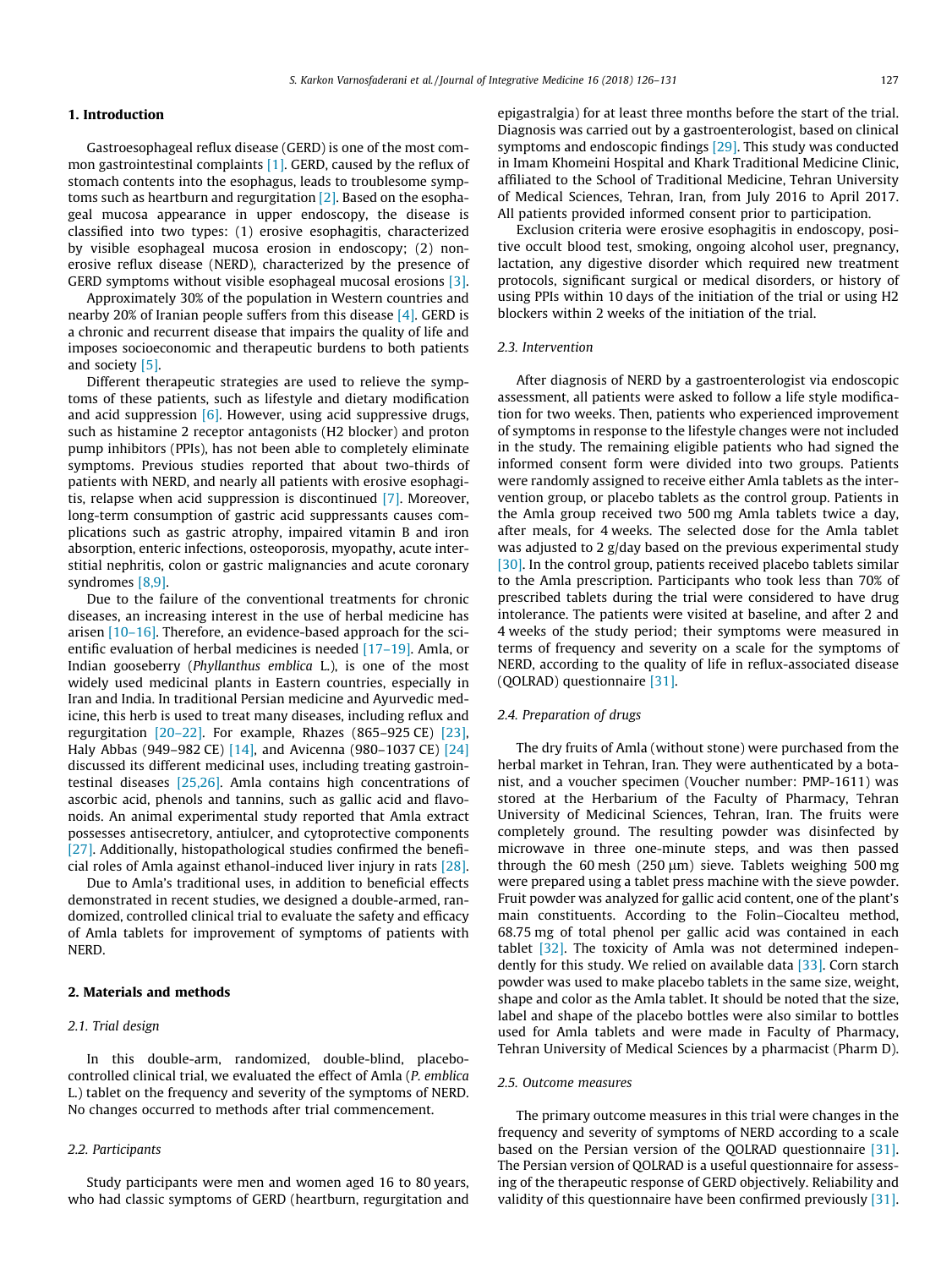This questionnaire includes 24 questions which evaluate severity and frequency of GERD symptoms, such as heartburn, regurgitation into throat, chest rubbing and burning sensation in throat. At the beginning of the study and at the end of the 2nd and 4th weeks of intervention, the questionnaire was completed by patients. Any observed adverse event was also considered as a secondary outcome. No changes were made to trial outcomes after the trial commenced.

## 2.6. Sample size

Considering the expected difference in frequency of NERD symptoms, as the primary outcome measure between the two groups of study (standard deviation = 4), and providing for a twosided significance level of 0.05, power of 80% and 20% dropout rate in each group, the sample size was calculated to be 34 patients in each group with a total 68 patients in all [\[34\]](#page-5-0).

#### 2.7. Safety assessment

In order to detect adverse outcomes and other complaints, all patients had follow-up visits with a physician every two weeks. All patients were asked to report any drug side effects, especially abdominal pain, constipation, nausea and vomiting.

#### 2.8. Randomization

Sixty-eight eligible volunteers were randomized into two parallel arms. A statistician generated a randomized list using the NCSS Statistical Software package (Version 2007; NCSS Statistical Software, Kaysville, UT) with a simple block randomization method. Blocks of 4 were determined using a random number table, and randomization within the blocks was also determined using a random number table. Then, the eligible participants were assigned to a group by one of the investigators using the randomized list. All participants and investigators were blind to the allocation of the patients. Because placebo tablets were similar to Amla tablets in size, weight, shape and color and pill bottles were also similar between groups, patients, physicians, drug deliverers and data analysts were blinded to the type of medicine any participant received. Only the pharmacists had access to the group membership data.

#### 2.9. Ethical considerations

The trial was in compliance with the Declaration of Helsinki, and was also reviewed, approved and monitored by the Ethics Committee of Tehran University of Medical Sciences with the following ethic code: IR.TUMS.REC.1394.365. Furthermore, the trial was registered by the Iranian Registry of Clinical Trials with the following code: IRCT2016061428469N1. All of the participants signed an informed consent form prior to enrollment in the study.

## 2.10. Statistical methods

Data are summarized as mean ± standard deviation or as a percentage. Chi-square test was used for statistical comparisons of qualitative baseline characteristics such as sex and marital status. Independent t-tests were used to make statistical comparisons among quantitative baseline characteristics such as age and body mass index. To assess statistical differences in heartburn and regurgitation between the two experimental groups, the Chisquare test was used. To test the difference in severity between symptoms of heartburn and regurgitation, Cramer's V statistical test was used. To estimate the significance of differences withingroup variance Friedman's test was used. In order to estimate the difference between two groups in terms of the frequency and severity of heartburn and regurgitation Mann–Whitney's U test was used. Tests with P values less than 0.05 were considered significant. The intention-to-treat method was used for data analysis, this meant that all patients who began the study were analyzed in the results, even if they dropped out or violated intervention protocol. All data were analyzed using the Statistical Package for the Social Sciences (SPSS software Version: 15; IBM, NY, USA).

### 3. Results

#### 3.1. Patients enrollment

From 11-07-2016 to 05-12-2016, 293 patients were assessed for eligibility. All of these patients received life style modification. One hundred and sixty-four experienced improvement of their symptoms with life style modification and were excluded from the study. Sixty-eight patients who met the inclusion criteria and consented to participate in the study were divided into two groups. Thirty-two patients were assigned to the Amla group and 36 patients to the placebo group. [Fig. 1](#page-3-0) is the flowchart of the groups' recruitment, distribution, intervention, follow-up, and analysis. Rate of loss to follow-up was 0, because all patients were asked to attend follow-up visits even if they had not complied with the study protocol. In the placebo group, five patients stated personal reasons for abandoning the study protocol before week two, and in the Amla group one patient discontinued the intervention due to worsening of heartburn after one week of treatment. However, data from all patients were analyzed because of the intention-totreat analysis protocol employed in the study.

## 3.2. Baseline clinical characteristics

The mean age of participants in the Amla and placebo groups was  $(42.28 \pm 12.04)$  and  $(42.79 \pm 11.57)$  years, respectively. The ages of participants were not different between two groups  $(P =$ 0.117). Other demographic data of the participants (sex, marital status, body mass index and duration of the disease) are shown in [Table 1](#page-3-0). There were no significant differences in baseline clinical characteristics between the two groups ([Table 1](#page-3-0);  $P > 0.05$ ).

## 3.3. Clinical response

Within-group changes in the frequency of heartburn and regurgitation in both groups were significantly reduced after intervention  $(P < 0.001)$ . Severity of heartburn and regurgitation both were significantly reduced in the Amla group compared to the placebo group ([Table 2](#page-3-0)).

Repeated measures logistic regression analysis showed that over the course of the study, the Amla group had a more significant reduction in regurgitation frequency, heartburn frequency, regurgitation severity and heartburn severity compared to the placebo group ( $P < 0.001$ ).

#### 3.4. Adverse effects

No adverse effects of the interventions (abdominal pain, constipation, nausea or vomiting) were reported by patients. Only one patient in the Amla group reported worsening of heartburn and abandoned the intervention.

#### 4. Discussion

In this study, we evaluated safety and efficacy of Amla for improving NERD symptoms via a double-blind, randomized,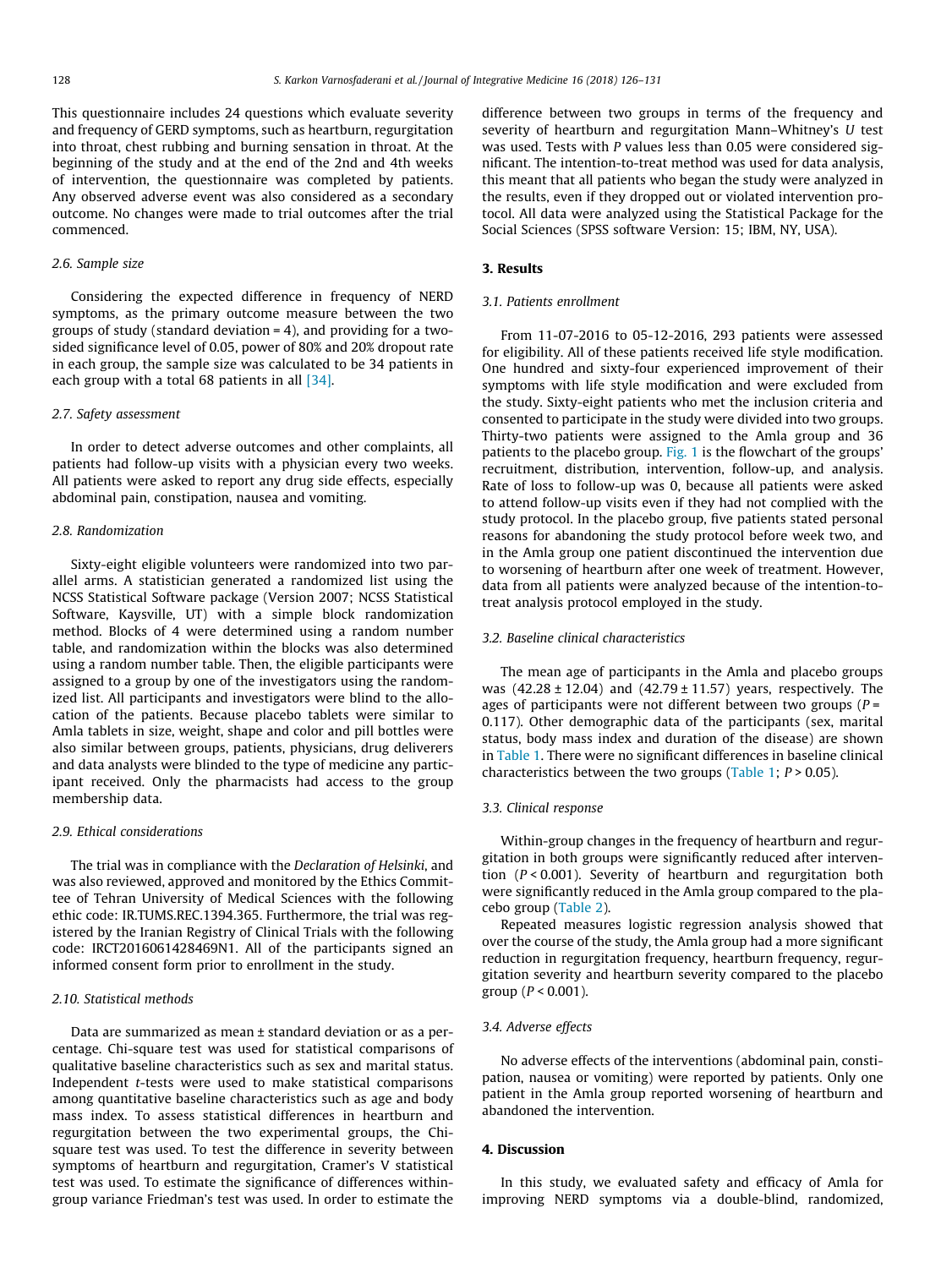<span id="page-3-0"></span>

Fig. 1. Flow diagram of the study.

placebo-controlled clinical trial. Amla was shown to significantly reduce regurgitation and heartburn frequency and severity in NERD patients, compared to placebo. Given that the reduction in

#### Table 1

Demographic data of the patients participating in the trial.

| Variable                            | Amla group<br>$(n = 32)$ | Placebo group<br>$(n = 36)$ | P value           |
|-------------------------------------|--------------------------|-----------------------------|-------------------|
| Male/female $(n)$                   | 8/24                     | 7/29                        | 0.547             |
| Duration of disease                 | $1.83 \pm 0.38$          | $1.61 \pm 0.49$             | $0.112^{\dagger}$ |
| $(mean \pm SD, \text{years})$       |                          |                             |                   |
| Single/married $(n)$                | 8/24                     | 6/30                        | 0.292             |
| Body mass index                     | $26.68 \pm 3.68$         | $26.23 \pm 3.05$            | $0.582^{\dagger}$ |
| (mean $\pm$ SD, kg/m <sup>2</sup> ) |                          |                             |                   |

SD: standard deviation.

 $\dagger$  Independent sample t-test.

Chi-square test.

the symptoms in the Amla group was close to 50%, this effect is clinically significant. Given that the reduction in severity of the symptoms in the Amla group was also close to 50%, this effect was clinically significant. It should be noted that in seven placebo-controlled trials of PPI therapy, the therapeutic gain for regurgitation response averaged 17% relative to placebo; this effect was more than 20% lower than that observed for heartburn [\[35\].](#page-5-0) To the best of our knowledge, this study is the first clinical trial

that investigates the effectiveness of Amla in patients with NERD. Although numerous animal and experimental studies have been conducted on Amla, only one study demonstrated clinical efficacy of Amla; that study explored the management of iron deficiency anemia based on Ayurvedic medicine [\[36\].](#page-5-0) Non-clinical studies have shown the beneficial role of Amla in cancer, diabetes, hepatic and heart diseases, ophthalmic disorders and anemia [\[37\].](#page-5-0) Moreover, antioxidant, antimicrobial, immunomodulatory, antipyretic, analgesic, anti-hyperlipidemic, cytoprotective, antitussive,

Table 2

Severity and frequency of non-erosive reflux disease symptoms in the Amla and placebo groups before and after 2 and 4 weeks of treatment.

| Item                       | Time      | Amla group $(n = 32)$ | Placebo group $(n = 36)$ | P value <sup><math>\dagger</math></sup> |
|----------------------------|-----------|-----------------------|--------------------------|-----------------------------------------|
| Frequency of heartburn     | Baseline  | $3.78 \pm 0.78$       | $4.10 \pm 1.06$          | 0.107                                   |
|                            | 2 weeks   | $1.73 \pm 0.96$       | $3.17 \pm 0.86$          | 0.001                                   |
|                            | 4 weeks   | $1.27 \pm 0.59$       | $3.17 \pm 0.86$          | 0.001                                   |
|                            | $P$ value | 0.001                 | 0.001                    |                                         |
| Severity of heartburn      | Baseline  | $2.16 \pm 0.64$       | $2.00 \pm 0.37$          | 0.246                                   |
|                            | 2 weeks   | $1.50 \pm 0.71$       | $1.97 \pm 0.32$          | 0.001                                   |
|                            | 4 weeks   | $1.13 \pm 0.34$       | $1.89 \pm 0.41$          | 0.001                                   |
|                            | $P$ value | 0.001                 | 0.097                    |                                         |
| Frequency of regurgitation | Baseline  | $3.58 \pm 0.98$       | $3.79 \pm 0.13$          | 0.029                                   |
|                            | 2 weeks   | $1.52 \pm 0.79$       | $3.60 \pm 0.55$          | 0.001                                   |
|                            | 4 weeks   | $1.45 \pm 0.82$       | $2.86 \pm 0.95$          | 0.001                                   |
|                            | $P$ value | 0.001                 | 0.001                    |                                         |
| Severity of regurgitation  | Baseline  | $2.04 \pm 0.52$       | $2.10 \pm 0.56$          | 0.309                                   |
|                            | 2 weeks   | $1.30 \pm 0.59$       | $1.97 \pm 0.32$          | < 0.001                                 |
|                            | 4 weeks   | $1.09 \pm 0.31$       | $1.93 \pm 0.65$          | < 0.001                                 |
|                            | $P$ value | < 0.001               | 0.156                    |                                         |

 $\dagger$  Mann–Whitney's U test.

Friedman's test.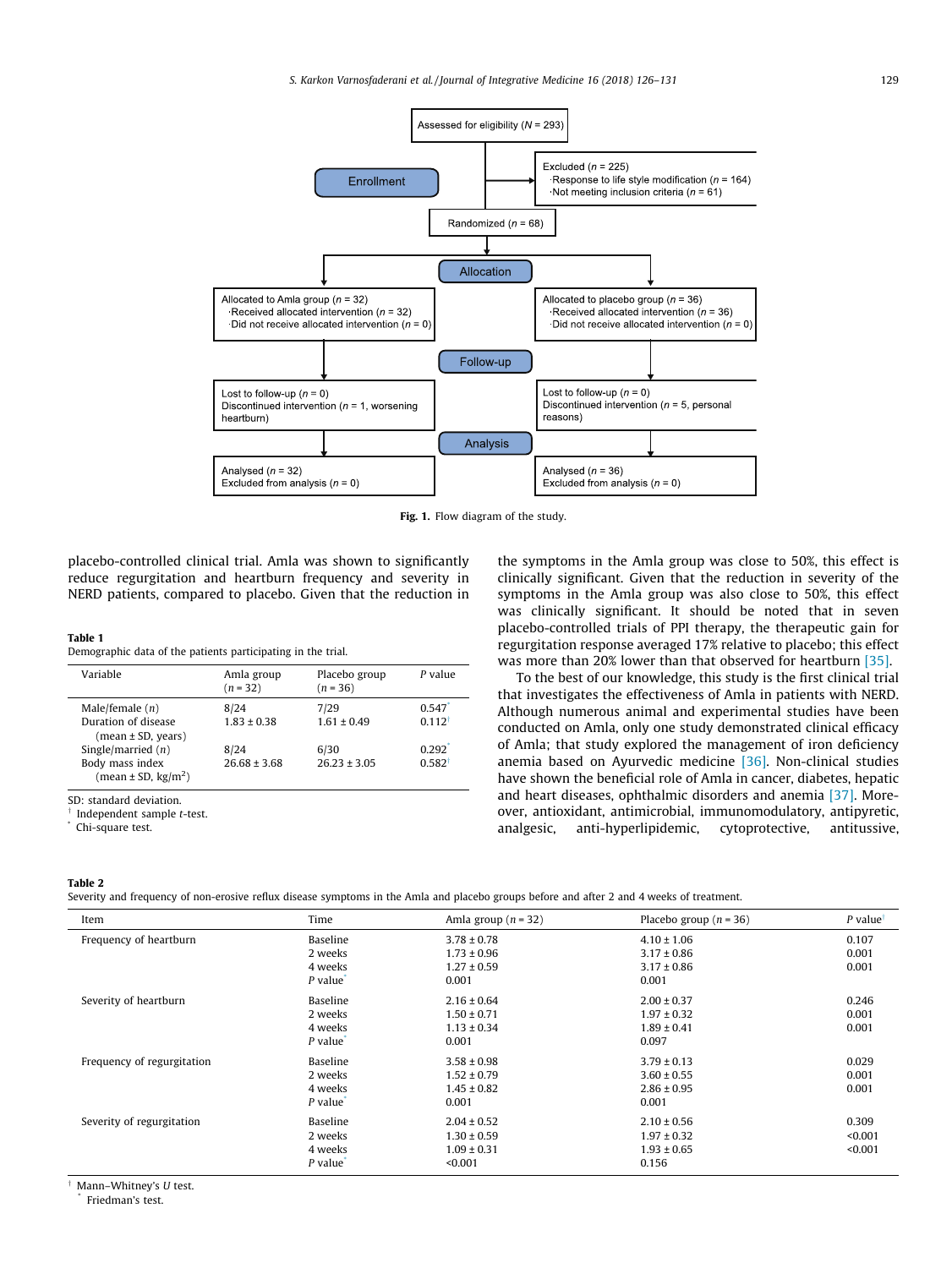<span id="page-4-0"></span>memory enhancing, neutralizing snake venom, and gastroprotective effects of Amla have all been shown in current research [\[38\].](#page-5-0)

According to reliable traditional Persian medicine references, such as Canon of Medicine written by Avicenna (980–1037 AD) [\[39\]](#page-5-0), Amla has a cold and dry temperament. It was introduced as a potent gastrotonic and gastroprotective herb. It can be used as an anti-reflux, anti-nausea, cardiotonic and cerebrotonic agent, too. Amla is an astringent herb; hence, it has been used for stopping diarrhea and bleeding [25].

Dysfunction of peripheral factors (luminal, mucosal and sensory afferents) as well as central factors (psychological, stress and sleep) is proposed in the pathophysiology of NERD. According to this hypothesis, diffusion of refluxed gastric acid into the intercellular spaces activates chemosensitive nociceptors whose signals are transmitted via the dorsal horn of the spinal cord to the brain for symptom perception [\[40,41\].](#page-5-0) Possible mechanisms of action for Amla's observed effects on NERD symptoms include inhibition of the diffusion of refluxed gastric acid into the intercellular spaces, decreased intercellular space volume and suppression of brain-gut interactions. These should be evaluated in future studies [\[42,43\]](#page-5-0).

Even with the randomized controlled trial protocol in the present study, we had some limitations which should be considered for consistent interpretation of our results. The small sample size and the short duration of the study period were the main limitations. As this was a preliminary study, we chose the short duration study time and calculated the minimum necessary sample size; this approach is consistent with previous study methods  $[44,45]$ . However, it is suggested that further studies be conducted with a longer follow-up and greater sample size.

#### 5. Conclusion

This randomized double-blind, placebo-controlled clinical trial demonstrated that Amla (P. emblica) could reduce frequency and severity of heartburn and regurgitation in patients with NERD. Nevertheless, larger-scale qualified methodological trials with longer duration of the intervention are needed to replicate and expand our preliminary findings in this trial, and to make conclusions for the efficacy of this herbal treatment in managing symptoms of this chronic and recurrent disease, over larger time-scales.

#### Acknowledgements

This study was conducted in collaboration with Colleges of Traditional and Complementary Medicine of Tehran University of Medical Sciences, and was a part of a PhD thesis by Dr. Shahnaz Karkon that approved by the Ethics Committee (code IR.TUMS.REC.1394.365.) that are all appreciated. The authors thank research vice chancellery of Tehran University of Medical Sciences for funding supports.

## Conflict of interests

The authors declare no competing interests.

#### References

- [1] [Saberi-Firoozi M, Khademolhosseini F, Yousefi M, Mehrabani D, Zare N,](http://refhub.elsevier.com/S2095-4964(18)30023-2/h0005) [Heydari ST. Risk factors of gastroesophageal reflux disease in Shiraz, southern](http://refhub.elsevier.com/S2095-4964(18)30023-2/h0005) [Iran. World J Gastroenterol 2007;13\(41\):5486–91.](http://refhub.elsevier.com/S2095-4964(18)30023-2/h0005)
- [2] [Taghavi SA, Ghasedi M, Saberi-Firoozi M, Alizadeh-Naeeni M, Bagheri-](http://refhub.elsevier.com/S2095-4964(18)30023-2/h0010)[Lankarani K, Kaviani MJ, et al. Symptom association probability and](http://refhub.elsevier.com/S2095-4964(18)30023-2/h0010) [symptom sensitivity index: preferable but still suboptimal predictors of](http://refhub.elsevier.com/S2095-4964(18)30023-2/h0010) [response to high dose omeprazole. Gut 2005;54\(8\):1067–71.](http://refhub.elsevier.com/S2095-4964(18)30023-2/h0010)
- [3] [Akutagawa K, Iwakiri R, Hara M, Fujimoto K, Fujiwara Y, Inamori M, et al. Risk](http://refhub.elsevier.com/S2095-4964(18)30023-2/h0015) [factors for low response to proton-pump inhibitor treatment in reflux](http://refhub.elsevier.com/S2095-4964(18)30023-2/h0015) [esophagitis and non-erosive reflux disease evaluated by the frequency scale](http://refhub.elsevier.com/S2095-4964(18)30023-2/h0015) [for the symptoms of gastroesophageal reflux disease. Esophagus 2015;12](http://refhub.elsevier.com/S2095-4964(18)30023-2/h0015) [\(3\):225–32.](http://refhub.elsevier.com/S2095-4964(18)30023-2/h0015)
- [4] [Fazel M, Keshteli AH, Jahangiri P, Daneshpajouhnejad P, Adibi P.](http://refhub.elsevier.com/S2095-4964(18)30023-2/h0020) [Gastroesophageal reflux disease in Iran: SEPAHAN systematic review No. 2.](http://refhub.elsevier.com/S2095-4964(18)30023-2/h0020) [Int J Prev Med 2012;3\(Suppl 1\):S10–7.](http://refhub.elsevier.com/S2095-4964(18)30023-2/h0020)
- [5] [Khodamoradi Z, Gandomkar A, Poustchi H, Salehi A, Imanieh MH, Etemadi A,](http://refhub.elsevier.com/S2095-4964(18)30023-2/h0025) [et al. Prevalence and correlates of gastroesophageal reflux disease in southern](http://refhub.elsevier.com/S2095-4964(18)30023-2/h0025) [Iran: Pars Cohort Study. Middle East J Dig Dis 2017;9\(3\):129–38.](http://refhub.elsevier.com/S2095-4964(18)30023-2/h0025)
- [6] [Zohalinezhad ME, Hosseini-Asl MK, Akrami R, Nimrouzi M, Salehi A, Zarshenas](http://refhub.elsevier.com/S2095-4964(18)30023-2/h0030) MM. Myrtus communis [L. freeze-dried aqueous extract versus omeprazol in](http://refhub.elsevier.com/S2095-4964(18)30023-2/h0030) [gastrointestinal reflux disease: a double-blind randomized controlled clinical](http://refhub.elsevier.com/S2095-4964(18)30023-2/h0030) [trial. J Evid Based Complementary Altern Med 2016;21\(1\):23–9](http://refhub.elsevier.com/S2095-4964(18)30023-2/h0030).
- [7] [Fass R, Sifrim D. Management of heartburn not responding to proton pump](http://refhub.elsevier.com/S2095-4964(18)30023-2/h0035) [inhibitors. Gut 2009;58\(2\):295–309.](http://refhub.elsevier.com/S2095-4964(18)30023-2/h0035)
- [8] [Richter JE. Gastroesophageal reflux disease treatment: side effects and](http://refhub.elsevier.com/S2095-4964(18)30023-2/h0040) [complications of fundoplication. Clin Gastroenterol Hepatol 2013;11](http://refhub.elsevier.com/S2095-4964(18)30023-2/h0040) [\(5\):465–71.](http://refhub.elsevier.com/S2095-4964(18)30023-2/h0040)
- [9] [Zohalinezhad ME, Imanieh MH, Samani SM, Mohagheghzadeh A, Dehghani SM,](http://refhub.elsevier.com/S2095-4964(18)30023-2/h0045) [Haghighat M, et al. Effects of Quince syrup on clinical symptoms of children](http://refhub.elsevier.com/S2095-4964(18)30023-2/h0045) with symptomatic gastroesophageal reflux disease: [randomized controlled clinical trial. Complement Ther Clin Pract 2015;21](http://refhub.elsevier.com/S2095-4964(18)30023-2/h0045) [\(4\):268–76.](http://refhub.elsevier.com/S2095-4964(18)30023-2/h0045)
- [10] [Hashempur MH, Ghasemi MS, Daneshfard B, Ghoreishi PS, Lari ZN, Homayouni](http://refhub.elsevier.com/S2095-4964(18)30023-2/h0050) [K, et al. Efficacy of topical chamomile oil for mild and moderate carpal tunnel](http://refhub.elsevier.com/S2095-4964(18)30023-2/h0050) [syndrome: a randomized double-blind placebo-controlled clinical trial.](http://refhub.elsevier.com/S2095-4964(18)30023-2/h0050) [Complement Ther Clin Pract 2017;26:61–7](http://refhub.elsevier.com/S2095-4964(18)30023-2/h0050).
- [11] [Mosavat SH, Ghahramani L, Sobhani Z, Haghighi ER, Heydari M. Topical](http://refhub.elsevier.com/S2095-4964(18)30023-2/h0055) Allium ampeloprasum Subsp Iranicum [\(Leek\) extract cream in patients with](http://refhub.elsevier.com/S2095-4964(18)30023-2/h0055) [symptomatic hemorrhoids: a pilot randomized and controlled clinical trial. J](http://refhub.elsevier.com/S2095-4964(18)30023-2/h0055) [Evid Based Complementary Altern Med 2015;20\(2\):132–6](http://refhub.elsevier.com/S2095-4964(18)30023-2/h0055).
- [12] [Samani NB, Jokar A, Soveid M, Heydari M, Mosavat SH. Efficacy of](http://refhub.elsevier.com/S2095-4964(18)30023-2/h0060) Tribulus terrestris [extract on the serum glucose and lipids of women with diabetes](http://refhub.elsevier.com/S2095-4964(18)30023-2/h0060) [mellitus. Iran J Med Sci 2016;41\(3 Suppl\):S5.](http://refhub.elsevier.com/S2095-4964(18)30023-2/h0060)
- [13] [Mosavat SH, Ghahramani L, Sobhani Z, Haghighi ER, Chaijan MR, Heydari M.](http://refhub.elsevier.com/S2095-4964(18)30023-2/h0065) The effect of leek (Allium iranicum [\(Wendelbo\)\) leaves extract cream on](http://refhub.elsevier.com/S2095-4964(18)30023-2/h0065) [hemorrhoid patients: a double blind randomized controlled clinical trial. Eur J](http://refhub.elsevier.com/S2095-4964(18)30023-2/h0065) [Integr Med 2015;7\(6\):669–73](http://refhub.elsevier.com/S2095-4964(18)30023-2/h0065).
- [14] [Kolouri S, Firoozabadi A, Salehi A, Zarshenas MM, Dastgheib SA, Heydari M,](http://refhub.elsevier.com/S2095-4964(18)30023-2/h0070) et al. Nepeta menthoides [Boiss. & Buhse freeze-dried aqueous extract versus](http://refhub.elsevier.com/S2095-4964(18)30023-2/h0070) [sertraline in the treatment of major depression: a double blind randomized](http://refhub.elsevier.com/S2095-4964(18)30023-2/h0070) [controlled trial. Complement Ther Med 2016;26:164–70](http://refhub.elsevier.com/S2095-4964(18)30023-2/h0070).
- [15] [Hashempur MH, Heydari M, Mosavat SH, Heydari ST, Shams M.](http://refhub.elsevier.com/S2095-4964(18)30023-2/h0075) [Complementary and alternative medicine use in Iranian patients with](http://refhub.elsevier.com/S2095-4964(18)30023-2/h0075) [diabetes mellitus. J Integr Med 2015;13\(5\):319–25](http://refhub.elsevier.com/S2095-4964(18)30023-2/h0075).
- [16] [Heydarirad G, Rezaeizadeh H, Choopani R, Mosavat SH, Ameri A. Efficacy of a](http://refhub.elsevier.com/S2095-4964(18)30023-2/h0080) [traditional Persian medicine preparation for radiation-induced xerostomia: a](http://refhub.elsevier.com/S2095-4964(18)30023-2/h0080) [randomized, open-label, active-controlled trial. J Integr Med 2017;15](http://refhub.elsevier.com/S2095-4964(18)30023-2/h0080) [\(3\):201–8](http://refhub.elsevier.com/S2095-4964(18)30023-2/h0080).
- [17] [Hashempur MH, Khademi F, Rahmanifard M, Zarshenas MM. An evidence](http://refhub.elsevier.com/S2095-4964(18)30023-2/h0085)[based study on medicinal plants for hemorrhoids in medieval Persia. J Evid](http://refhub.elsevier.com/S2095-4964(18)30023-2/h0085) [Based Complementary Altern Med 2017;22\(4\):969–81](http://refhub.elsevier.com/S2095-4964(18)30023-2/h0085).
- [18] [Qasemzadeh MJ, Sharifi H, Hamedanian M, Gharehbeglou M, Heydari M,](http://refhub.elsevier.com/S2095-4964(18)30023-2/h0090) [Sardari M, et al. The effect of](http://refhub.elsevier.com/S2095-4964(18)30023-2/h0090) Viola odorata flower syrup on the cough of [children with asthma: a double-blind, randomized controlled trial. J Evid](http://refhub.elsevier.com/S2095-4964(18)30023-2/h0090) [Based Complementary Altern Med 2015;20\(4\):287–91](http://refhub.elsevier.com/S2095-4964(18)30023-2/h0090).
- [19] [Jabbari M, Daneshfard B, Emtiazy M, Khiveh A, Hashempur MH. Biological](http://refhub.elsevier.com/S2095-4964(18)30023-2/h0095) [effects and clinical applications of dwarf elder \(](http://refhub.elsevier.com/S2095-4964(18)30023-2/h0095)Sambucus ebulus L): a review. J [Evid Based Complementary Altern Med 2017;22\(4\):996–1001.](http://refhub.elsevier.com/S2095-4964(18)30023-2/h0095)
- [20] [Farzaei MH, Shams-Ardekani MR, Abbasabadi Z, Rahimi R. Scientific evaluation](http://refhub.elsevier.com/S2095-4964(18)30023-2/h0100) [of edible fruits and spices used for the treatment of peptic ulcer in traditional](http://refhub.elsevier.com/S2095-4964(18)30023-2/h0100) [Iranian medicine. ISRN Gastroenterol 2013](http://refhub.elsevier.com/S2095-4964(18)30023-2/h0100).
- [21] [Hamedi A, Zarshenas MM, Sohrabpour M, Zargaran A. Herbal medicinal oils in](http://refhub.elsevier.com/S2095-4964(18)30023-2/h0105) [traditional Persian medicine. Pharm Biol 2013;51\(9\):1208–18](http://refhub.elsevier.com/S2095-4964(18)30023-2/h0105).
- [22] [Scartezzini P, Speroni E. Review on some plants of Indian traditional medicine](http://refhub.elsevier.com/S2095-4964(18)30023-2/h0110) [with antioxidant activity. J Ethnopharmacol 2000;71\(1–2\):23–43](http://refhub.elsevier.com/S2095-4964(18)30023-2/h0110).
- [23] [Hashempur MH, Hashempour MM, Mosavat SH, Heydari M. Rhazes-His life](http://refhub.elsevier.com/S2095-4964(18)30023-2/h0115) [and contributions to the field of dermatology. JAMA Dermatol 2017;153\(1\):70](http://refhub.elsevier.com/S2095-4964(18)30023-2/h0115).
- [24] [Heyadri M, Hashempur MH, Ayati MH, Quintern D, Nimrouzi M, Mosavat SH.](http://refhub.elsevier.com/S2095-4964(18)30023-2/h0120) [The use of Chinese herbal drugs in Islamic medicine. J Integr Med 2015;13](http://refhub.elsevier.com/S2095-4964(18)30023-2/h0120) [\(6\):363–7](http://refhub.elsevier.com/S2095-4964(18)30023-2/h0120).
- [25] [Sina I. The canon of medicine. Translated by Sharafkandi A. Tehran: Soroush](http://refhub.elsevier.com/S2095-4964(18)30023-2/h0125) [Publication; 1997. \[Persian\]](http://refhub.elsevier.com/S2095-4964(18)30023-2/h0125).
- [26] [Razi M. Al-Havi \(The large comprehensive\). Taimi HK. Beirut: Dare Ehia](http://refhub.elsevier.com/S2095-4964(18)30023-2/h0130) [Attorath Al Arabi; 2001. \[Persian\]](http://refhub.elsevier.com/S2095-4964(18)30023-2/h0130).
- [27] [Al-Rehaily A, Al-Howiriny T, Al-Sohaibani M, Rafatullah S. Gastroprotective](http://refhub.elsevier.com/S2095-4964(18)30023-2/h0135) effects of 'Amla' Emblica officinalis on in vivo [test models in rats. Phytomedicine](http://refhub.elsevier.com/S2095-4964(18)30023-2/h0135) [2002;9\(6\):515–22](http://refhub.elsevier.com/S2095-4964(18)30023-2/h0135).
- [28] [Pramyothin P, Samosorn P, Poungshompoo S, Chaichantipyuth C. The](http://refhub.elsevier.com/S2095-4964(18)30023-2/h0140) protective effects of Phyllanthus emblica [Linn. extract on ethanol induced rat](http://refhub.elsevier.com/S2095-4964(18)30023-2/h0140) [hepatic injury. J Ethnopharmacol 2006;107\(3\):361–4.](http://refhub.elsevier.com/S2095-4964(18)30023-2/h0140)
- [29] [Vakil N. Disease definition, clinical manifestations, epidemiology and natural](http://refhub.elsevier.com/S2095-4964(18)30023-2/h0145) [history of GERD. Best Pract Res Clin Gastroenterol 2010;24\(6\):759–64.](http://refhub.elsevier.com/S2095-4964(18)30023-2/h0145)
- [30] [Bandyopadhyay SK, Pakrashi SC, Pakrashi A. The role of antioxidant activity of](http://refhub.elsevier.com/S2095-4964(18)30023-2/h0150) Phyllanthus emblica [fruits on prevention from indomethacin induced gastric](http://refhub.elsevier.com/S2095-4964(18)30023-2/h0150) [ulcer. J Ethnopharmacol 2000;70\(2\):171–6](http://refhub.elsevier.com/S2095-4964(18)30023-2/h0150).
- [31] [Tofangchiha S, Razjouyan H, Nasseri-Moghaddam S. Quality of life in reflux](http://refhub.elsevier.com/S2095-4964(18)30023-2/h0155) [and dyspepsia \(QOLRAD\) questionnaire in Iranian patients with GERD: a](http://refhub.elsevier.com/S2095-4964(18)30023-2/h0155) [validation study. Middle East J Dig Dis 2010;2\(2\):84–90.](http://refhub.elsevier.com/S2095-4964(18)30023-2/h0155)